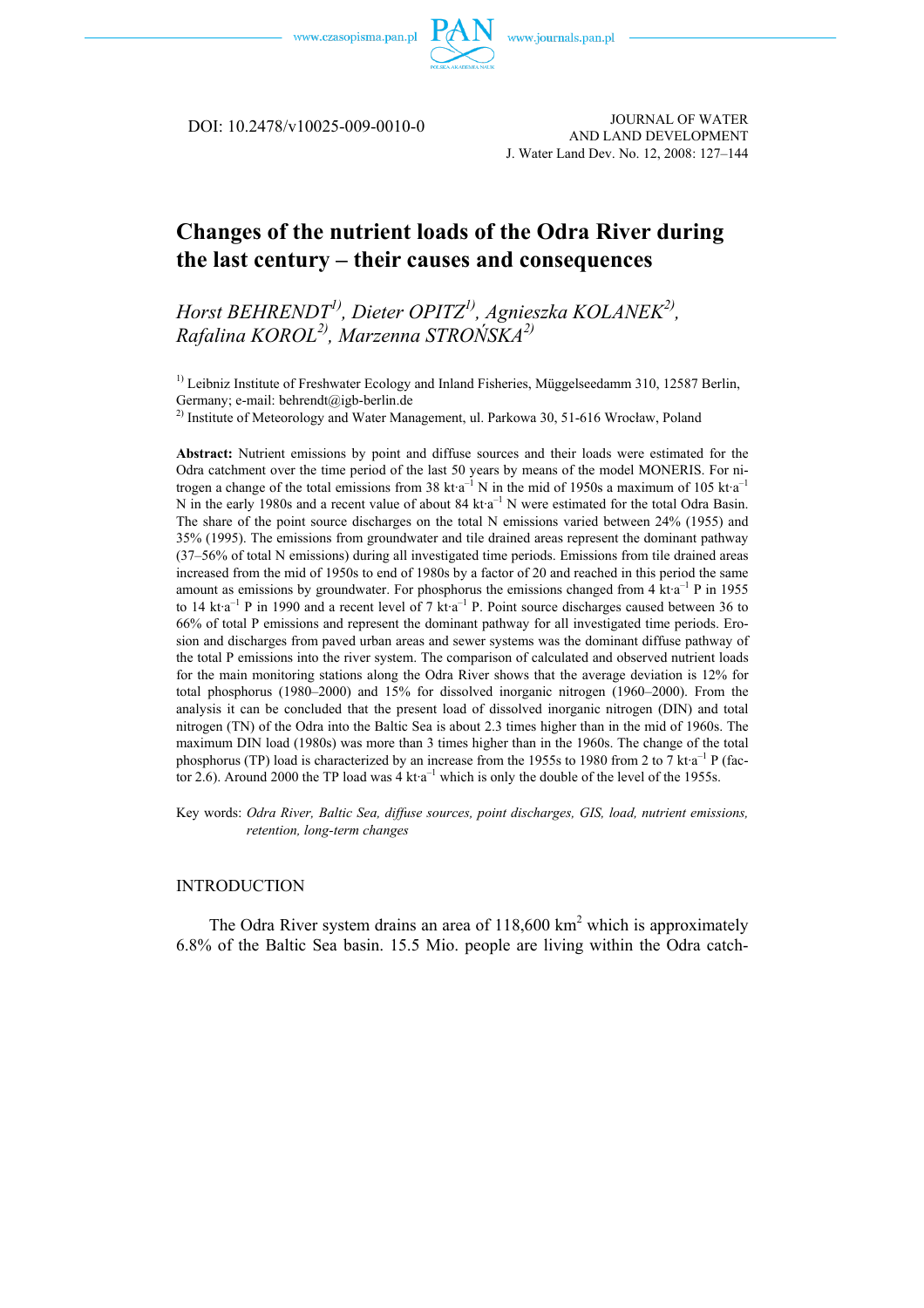ment representing about 19% of the total population of the Baltic Sea basin. The share of the Odra to total discharge into the Baltic Sea is only about 3.7%. These few numbers illustrate the importance of the Odra River system for the Baltic Sea ecosystem. From the high portion of population and the low share to total discharge it can be assumed that the Odra is one of the main sources of pollution of the Baltic Sea due to high concentrations of nutrients and other substances. Beside the fact that observations in the last decade show a substantial reduction of the nutrients loads of the Odra, it is important to clarify what the sources of the nutrient fluxes within this river system are and what the causes are for these changes.

Previous studies on nutrient input into the Odra River (TONDERSKI, 1997; BEHRENDT *et al*., 1999; BEHRENDT and DANNOWSKI, 2005) have already identified the important sources, pathways, stocks and sinks of nutrients within the Odra catchment, but these studies were limited regarding the resolution in space (number of sub-catchments) and the analysed time periods.

Information on long-term changes of the nutrient loads from rivers to the ocean is important as ecological changes in the sea can be clarified. Because measurements of nutrient concentrations in the river systems are often only available for the last decades, loads of the past can only be quantified by modelling. HUMBORG *et al*. (2000) tried the first time to speculate on the changes of the load in the Odra from the 1950's to the 1990's and found that the increase of the nitrogen and phosphorus load of the Odra to the Szczecin Lagoon should be by a factor of 7 (P) to 10 (N). But the used model is very simple, because the authors assumed that the load of the Odra is proportional only to the changes of the application rates of mineral fertilizers. As shown by BEHRENDT and DANNOWSKI (2005) this assumption is far from the reality, because the large influence of other diffuse and point sources and the transfer along the different pathways was neglected. BEHRENDT and DAN-NOWSKI (2005) present a harmonized database and applied different model approaches for the total area of the Odra Basin and 42 sub-catchments. The nutrient emissions from point and diffuse sources into the whole Odra River system were estimated for the period 1993–1997.

With help of this established database and the model MONERIS (BEHRENDT *et al*., 2002) an attempt for the reconstruction of the nutrient emissions into the Odra River system is presented here for the time period from the 1955s to 2000s. The aim was to compare the model results with the existing load data and to identify the causes for the changes of the nutrient loads of the Odra into the Baltic Sea in the last decades. Furthermore, it should be tested whether it is possible to reconstruct the nutrient loads and sources of nutrient emissions to the river system of the past. This is important for the calculation of scenarios with potential future load changes, because a model, which does not reflect the historical changes, cannot be applied for the simulation of possible changes in the future. A similar reconstruction was already done by BEHRENDT *et al*. (2005) for the Danube River system.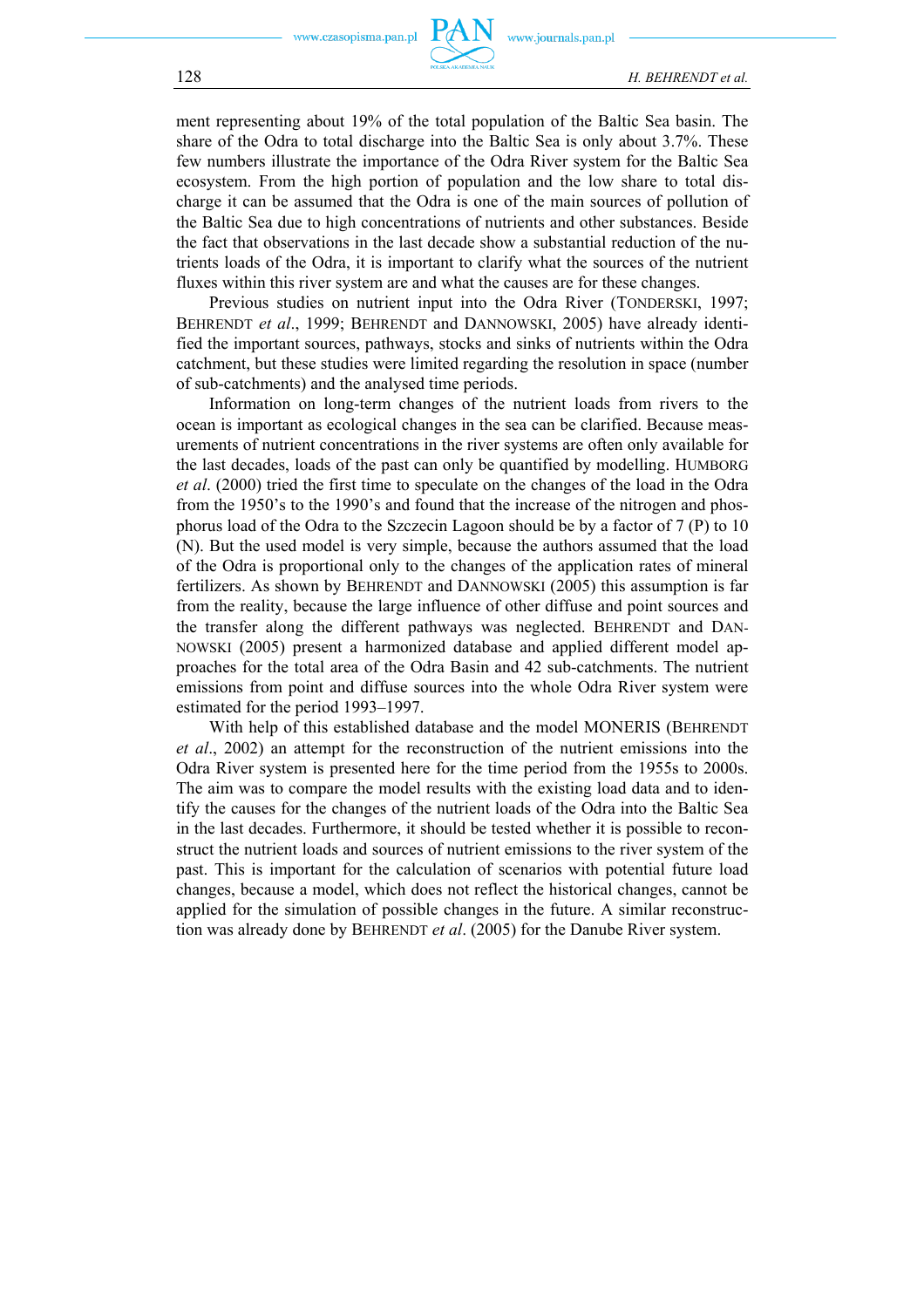*Changes of the nutrient loads of the Odra River during the last century…* 129

## DATABASE AND METHODS

#### THE APPLIED MODEL

The model MONERIS was applied to estimate the nutrient inputs by point and diffuse sources via various pathways in river basins of the Odra. The model is driven by data of river flow and a huge set of geo-referenced data stored in a geographical information system (GIS), which includes digital maps and extensive statistical information. MONERIS was applied in the last years for many European river systems (e.g. Axios, Elbe, Danube, Daugava, Po, Rhine and Vistula) (BEHRENDT, 2004; BEHRENDT *et al*., 2005; SCHREIBER *et al*., 2005b) and was also already applied for the Odra River basin (BEHRENDT and DANNOWSKI, 2005) but with a lower resolution and only for the time period 1993–1997.

Whereas point emissions from wastewater treatment plants and industrial sources are directly discharged into the rivers, diffuse emissions into surface waters are caused by the sum of different pathways, which are realised by separate flow components (Fig. 1). This separation of the components of diffuse sources is necessary, because nutrient concentrations and relevant processes for the pathways are mostly very different.

Consequently, seven pathways are considered within the MONERIS model:

- − point sources,
- − atmospheric deposition,
- − erosion,
- − surface runoff,
- − groundwater,
- − tile drainage,
- − paved urban areas.

Along the pathway from the source of the emission into the river substances are governed by manifold processes of transformation, retention and loss. Knowledge of these processes is necessary to quantify and to predict nutrient emissions into the rivers in relation to their sources.

GIS use allows a regionally differentiated quantification of nutrient emissions into river systems. In contrast to a former study (BEHRENDT and DANNOWSKI, 2005) the calculations were not only made for 46 large sub-basins of the Odra.

Altogether the MONERIS model was applied to 484 different river catchments within the Odra basin for the time period 1998–2002 and former periods (Fig. 2). The spatial resolution was especially high for the Nysa Łużycka one of the major tributaries of the Odra. According to the guidelines of the Water Framework Directive (WFD) this catchment was subdivided into 132 sub-catchments with a mean size of 32 km<sup>2</sup> (min. 1.5 km<sup>2</sup>, max. 142 km<sup>2</sup>) which corresponds nearly to the number of water bodies with this river system. For the remaining part of the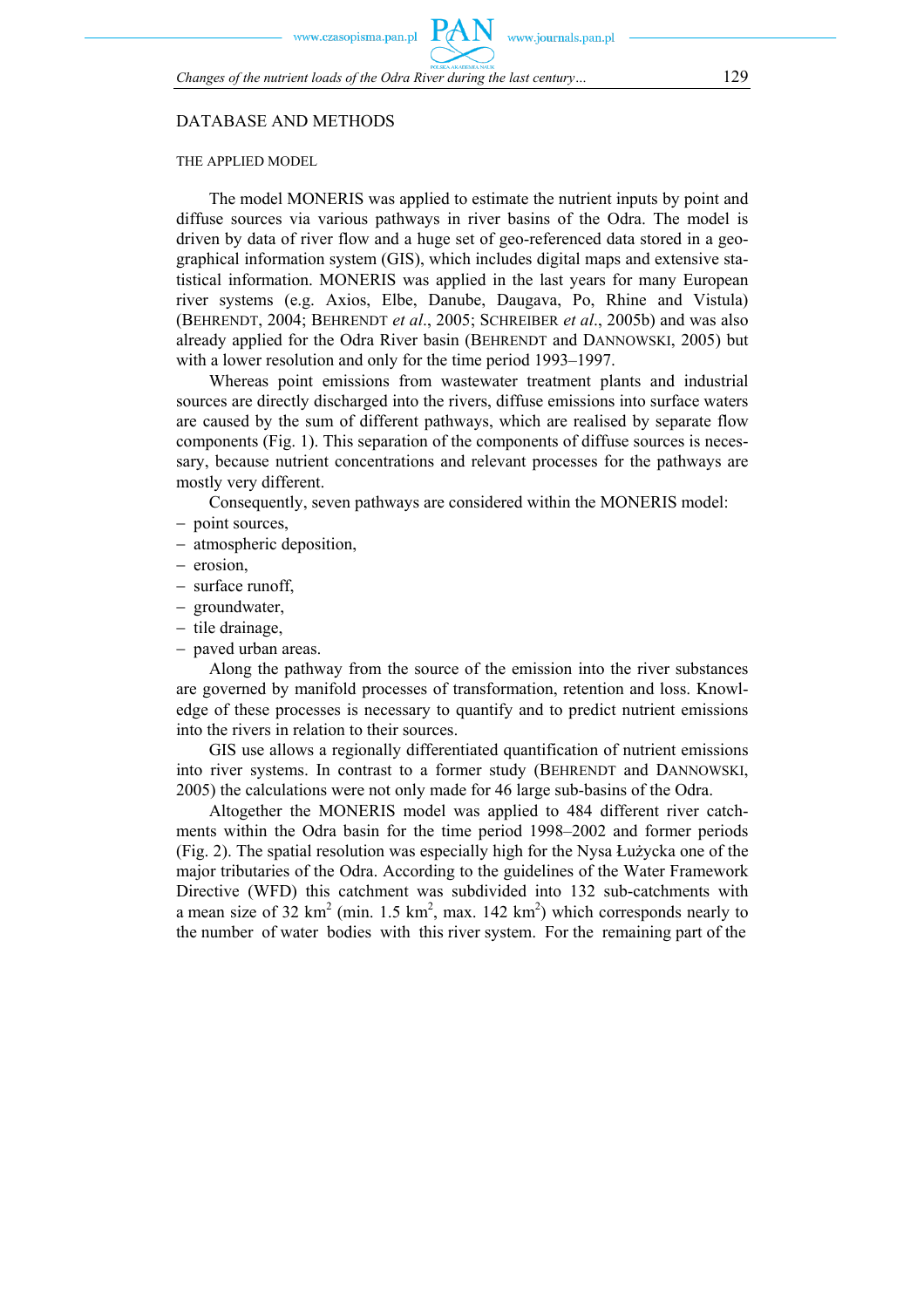www.journals.pan.pl

130 *H. BEHRENDT et al.*



Fig. 1. Pathways and processes within MONERIS

Odra the mean size of the investigated sub-catchments was  $326 \text{ km}^2$  (min.  $1 \text{ km}^2$ , max.  $1269 \text{ km}^2$ ).

Besides the nutrient emissions of the individual sub catchments the load of total phosphorus and total nitrogen as well as dissolved inorganic nitrogen was estimated from the emissions by means of the retention sub models of MONERIS (BEHRENDT and OPITZ, 2000). Data of 39 monitoring stations was used for the evaluation of the calculation results. Regarding long term changes the measurements of three locations (upper Odra at Frankfurt/Oder; Warta at Gorzów and total Odra at Schwedt and Krajnik Dolny) was taken into account.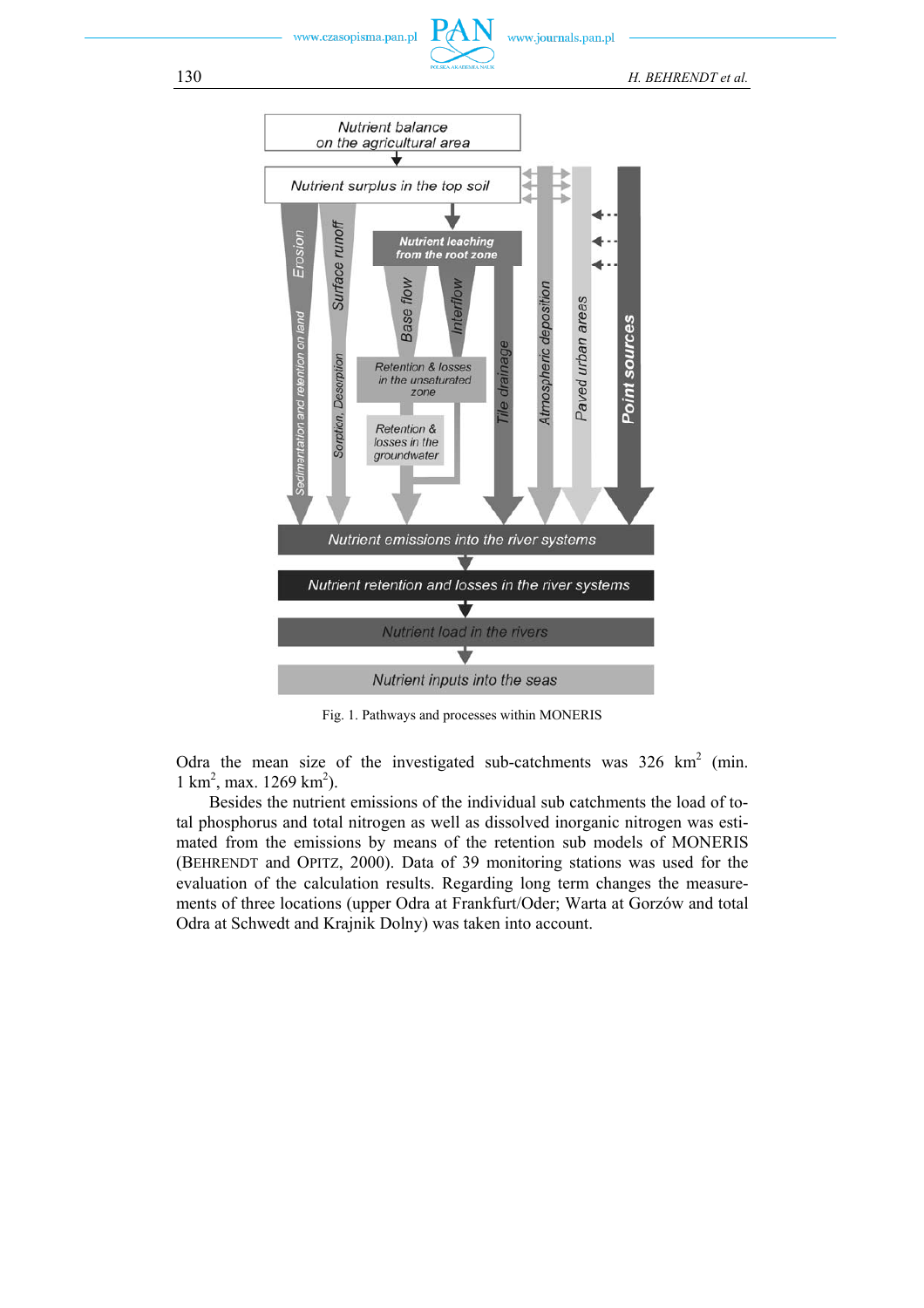

www.journals.pan.pl

*Changes of the nutrient loads of the Odra River during the last century…* 131



Fig. 2. Investigated sub catchments in the Odra basin and location of monitoring stations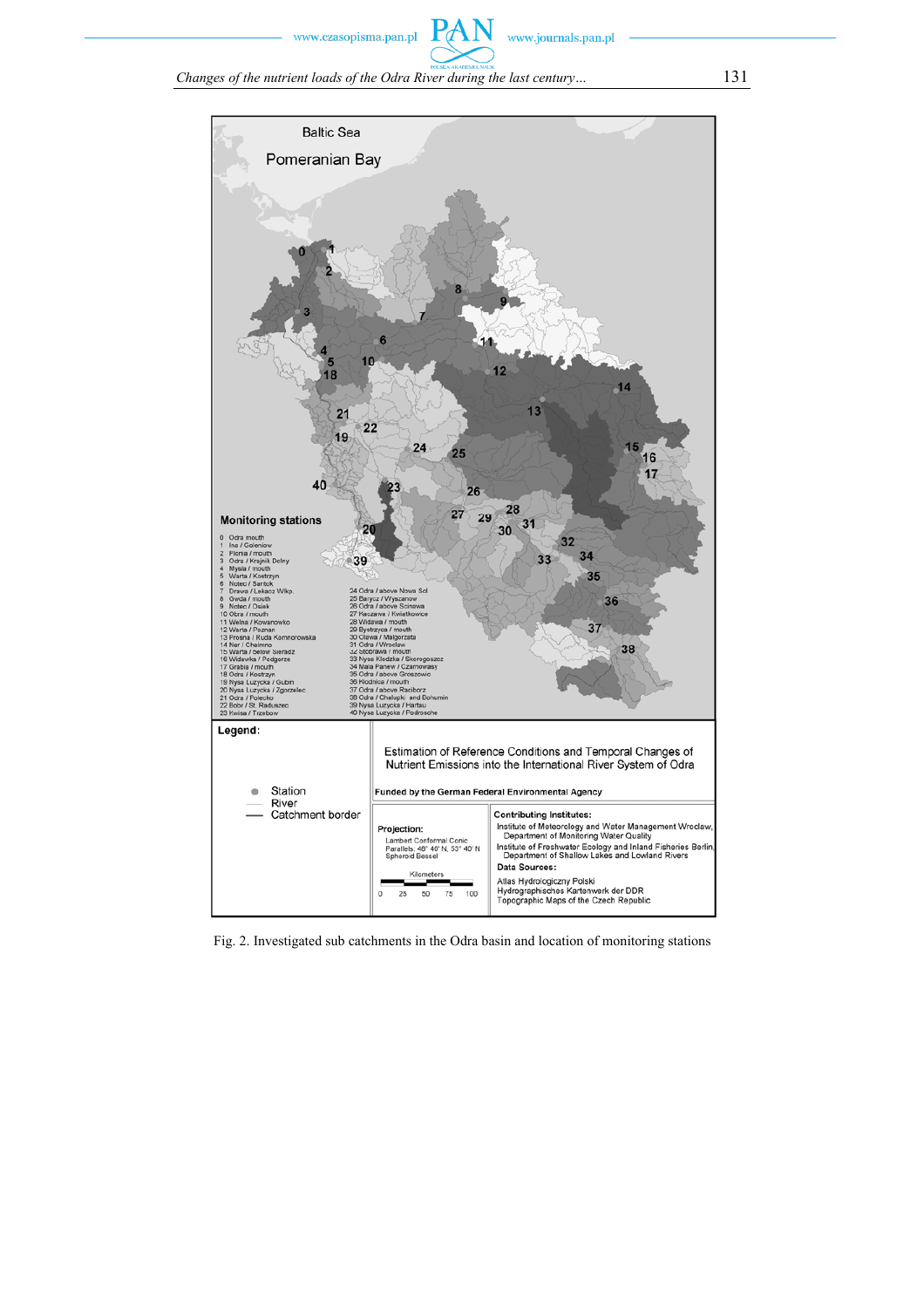

w.journals.pan.pl

#### INPUT DATA ON LONG-TERM CHANGES

To model changes of the nutrient emissions and loads the database was used for the state in 2000 as described by BEHRENDT and DANNOWSKI (2005).

Changes of the main human effects on the nutrient emissions are taken into account as time series for the Odra. Official statistics of the individual countries and the FAO (FAOSTAT, 2004) were used for the description of the development of population and agricultural area as well as fertilizer application, livestock numbers and harvested crops. The nutrient surplus on agricultural area was estimated according to the OECD method (OECD, 1997). As shown in Figure 3 the development of the N-surplus in agriculture was similar in all three countries. An increase from the 1950s to the mid 1970s is followed by a period of nearly constant level and a substantial decrease within the years 1989 to 1992. Since the mid of the 1990s the N-surplus is slightly increasing in Germany and Poland and stable in Czech Republic. The level of N-surplus was up to 1990 the highest in German part of the Odra. For Poland where the main part of Odra is located the N-surplus was about 50% lower than in Germany.

The database for the connection of people to sewer systems and waste water treatment plants (WWTPs) was derived by statistical data for the German countries, Poland and Czech Republic.



Fig. 3. Changes of nitrogen surplus on agricultural areas of the Polish, German and Czech part of the Odra basin from 1950 to 2000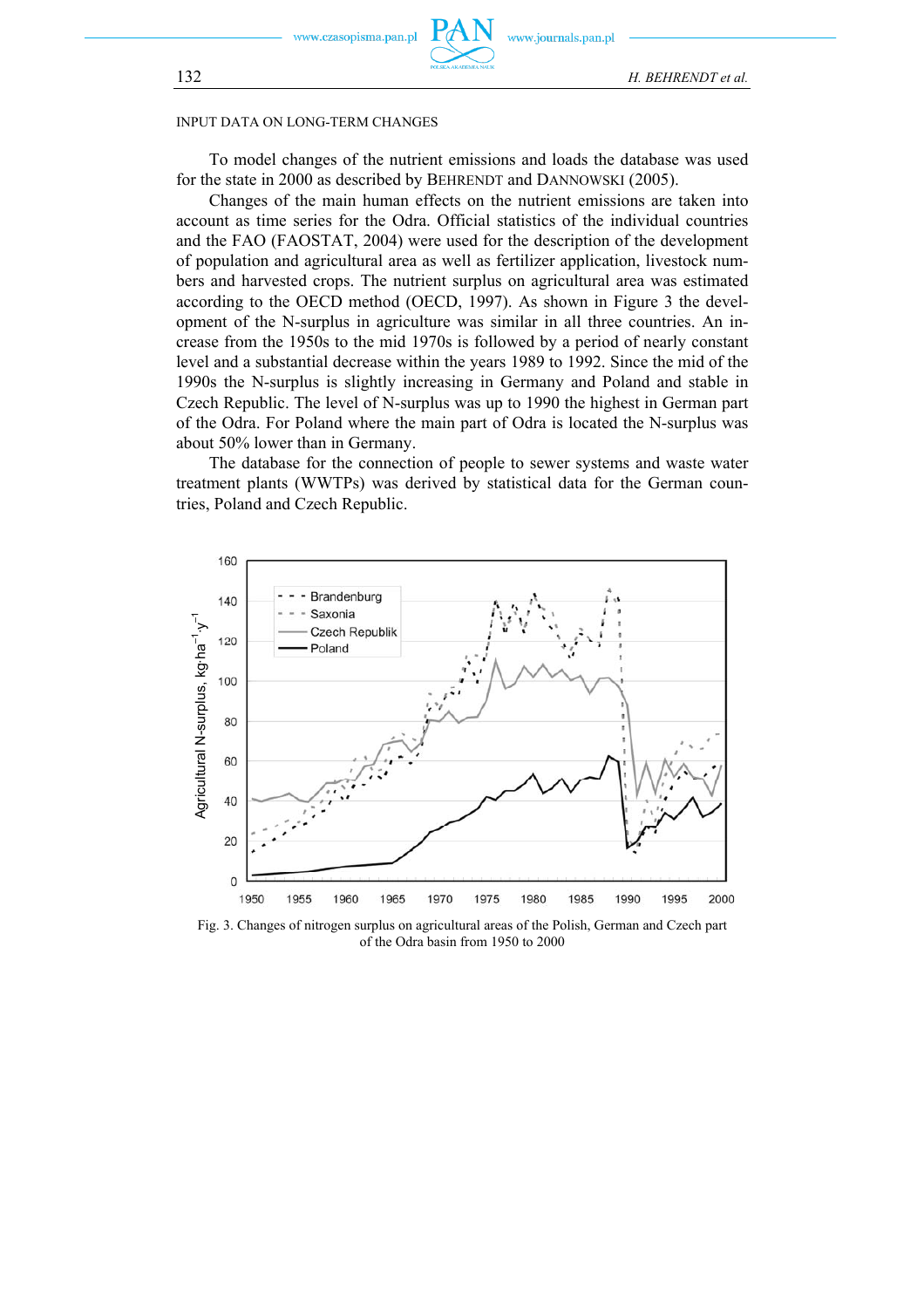www.czasonisma.nan.nl

*Changes of the nutrient loads of the Odra River during the last century…* 133

Table 1 and 2 show the changes of the main indicators for the development within the countries of the Odra basin from 1955 to 2000.

**Table 1.** Changes of the population in the Odra basin from 1960 to 2000 (data according to FAOSTAT data (2004), DE represents the data of Brandenburg and Saxionia according to Genesis (2004), all administrative data weighted by the portion of population in the Odra basin for the period 1998–2000

| Country | 1955      | 1960    | 1970    | 1980     | 1985    | 1990     | 1995   | 2000    |
|---------|-----------|---------|---------|----------|---------|----------|--------|---------|
|         | 1000 Inh. |         |         |          |         |          |        |         |
| CZ      | 1 2 2 7   | 1 2 8 2 | 1 3 4 2 | 1429     | 1446    | 1457     | 1461   | 1461    |
| PL      | 9498      | 10 948  | 11 372  | 12 3 8 6 | 12952   | 13 269   | 13464  | 13 4 64 |
| DE      | 463       | 681     | 676     | 666      | 656     | 633      | 626    | 626     |
| Total   | 11 188    | 12912   | 13 391  | 14 480   | 15 0 55 | 15 3 5 9 | 15 550 | 15 550  |

**Table 2.** Relative changes of the agricultural area in the Odra countries from 1955 to 2000 (data according to FAOSTAT data (2004), DE represents the data of Brandenburg and Saxonia according to Genesis (2004)

| Country | 1955  | 1965  | 1975  | 1985  | 1990  | 1995  | 2000  |
|---------|-------|-------|-------|-------|-------|-------|-------|
|         |       |       |       | $\%$  |       |       |       |
| CZ      | 122.7 | 119.0 | 111.8 | 102.1 | 100.8 | 100.1 | 100.0 |
| PL      | 115.9 | 114.0 | 108.5 | 100.5 | 100.2 | 101.0 | 100.0 |
| DE      | 108.2 | 106.1 | 104.1 | 101.7 | 100.4 | 100.0 | 100.0 |

For the development of waste water treatment for the individual countries it was assumed that existing WWTPs were equipped only with mechanical treatment in 1955. The change of the nutrient elimination of WWTPs for the individual countries was estimated by the multiplication of the elimination rates with the portion of the WWTPs with primary, secondary and tertiary treatment.

For the description of the changes of the specific P emissions of people and industrial indirect discharges into the sewer systems due to the changing use of phosphorus in detergents the published data was used according to SCHMOLL (1998) and BEHRENDT (1994). For Poland and Czech Republic we used the same trend as for Eastern Germany from 1955 to 1990. For the periods 1995 and 2000 the data published by BEHRENDT and DANNOWSKI (2005) was taken into account.

#### RIVER NUTRIENT LOADS

For the calculation of nutrient loads the data sets for 39 monitoring crosssections of the subbasins are used (Fig. 2). For each of the investigated subbasins the overall volume of nutrients and heavy metals is calculated according to the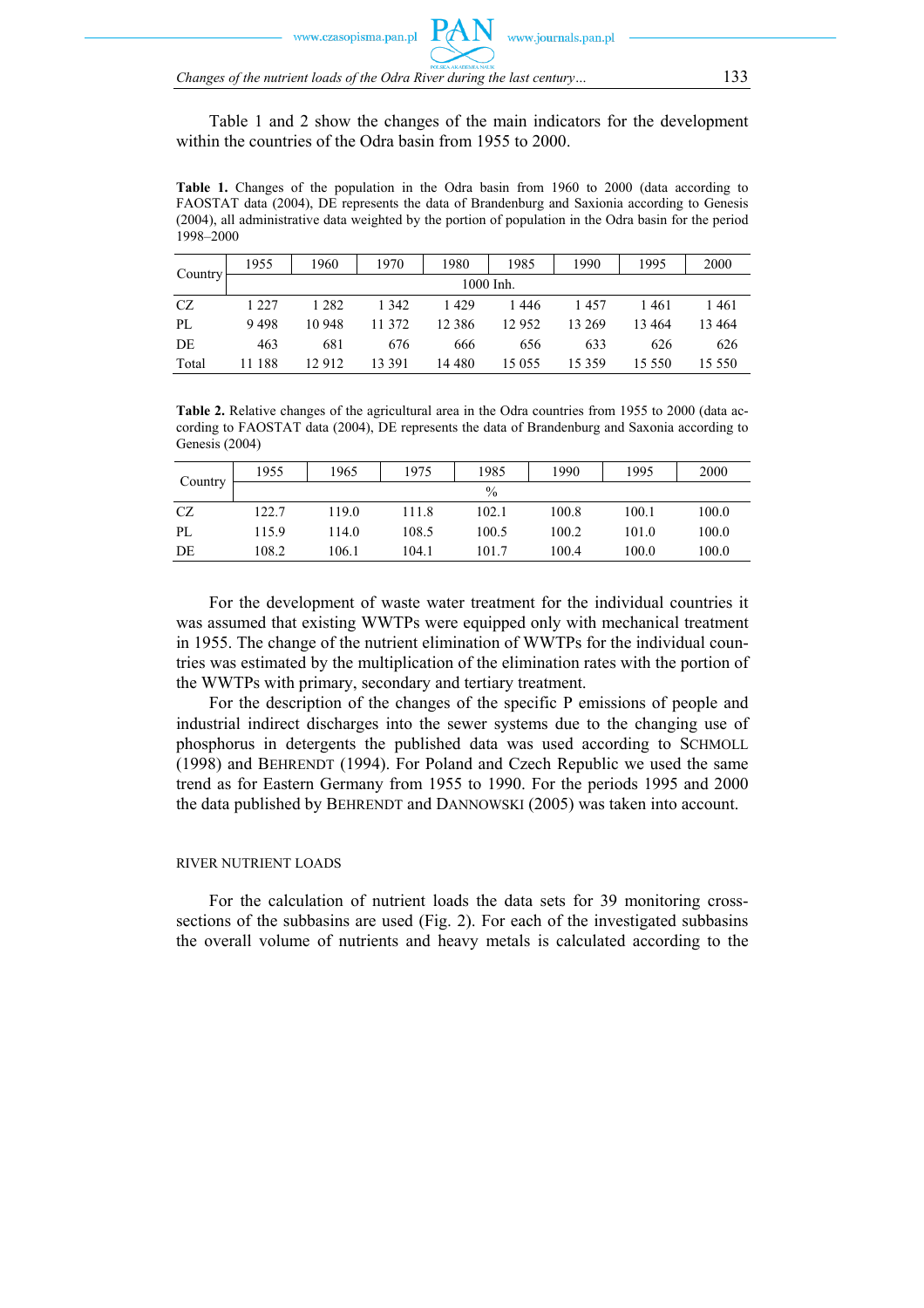equation 1 for each year. This method for calculation of load is also the favoured method of OSPAR (1996) for calculation of loads into the North Sea.

$$
L_{y} = a \frac{Q_{y}}{\sum_{i=1}^{n} q_{i}} \sum_{i=1}^{n} q_{i} c_{i}
$$
 (1)

with

- $L_v$  annual load, t<sup>a-1</sup>;
- *a*  unit conversion factor;
- *n*  number of data;
- $Q_y$  mean annual flow,  $m^3 s^{-1}$ ;
- $q_i$  measured flow,  $m^3 \cdot s^{-1}$ ;
- $c_i$  measured concentration, mg·l<sup>-3</sup>.

From the annual values, the mean load for the studied time periods is estimated according to equation 2:

$$
L_p = \frac{1}{p} \sum_{i=1}^{p} L_Y
$$
 (2)

with

 $L_p$  – average annual nutrient load in the studied period, t $a^{-1}$ ;

*p* – unit conversion factor.

The observed discharges at the stations for the different time periods were used as input data to adjust the model to the flow conditions for the individual time periods. Additionally, all calculations were repeated with the long-term discharges (average discharges for the stations over all time periods) to distinguish between the effects of the changing hydrology and changes of human activities within the catchments.

#### RESULTS AND DISCUSSION

## THE STATE OF THE NUTRIENT EMISSIONS IN THE PERIOD 1998–2002

The results of estimating the nutrient emissions into the Odra River and the contributions by pathways and by sources are presented for the period 1998–2002 in Table 3 and in Figure 4.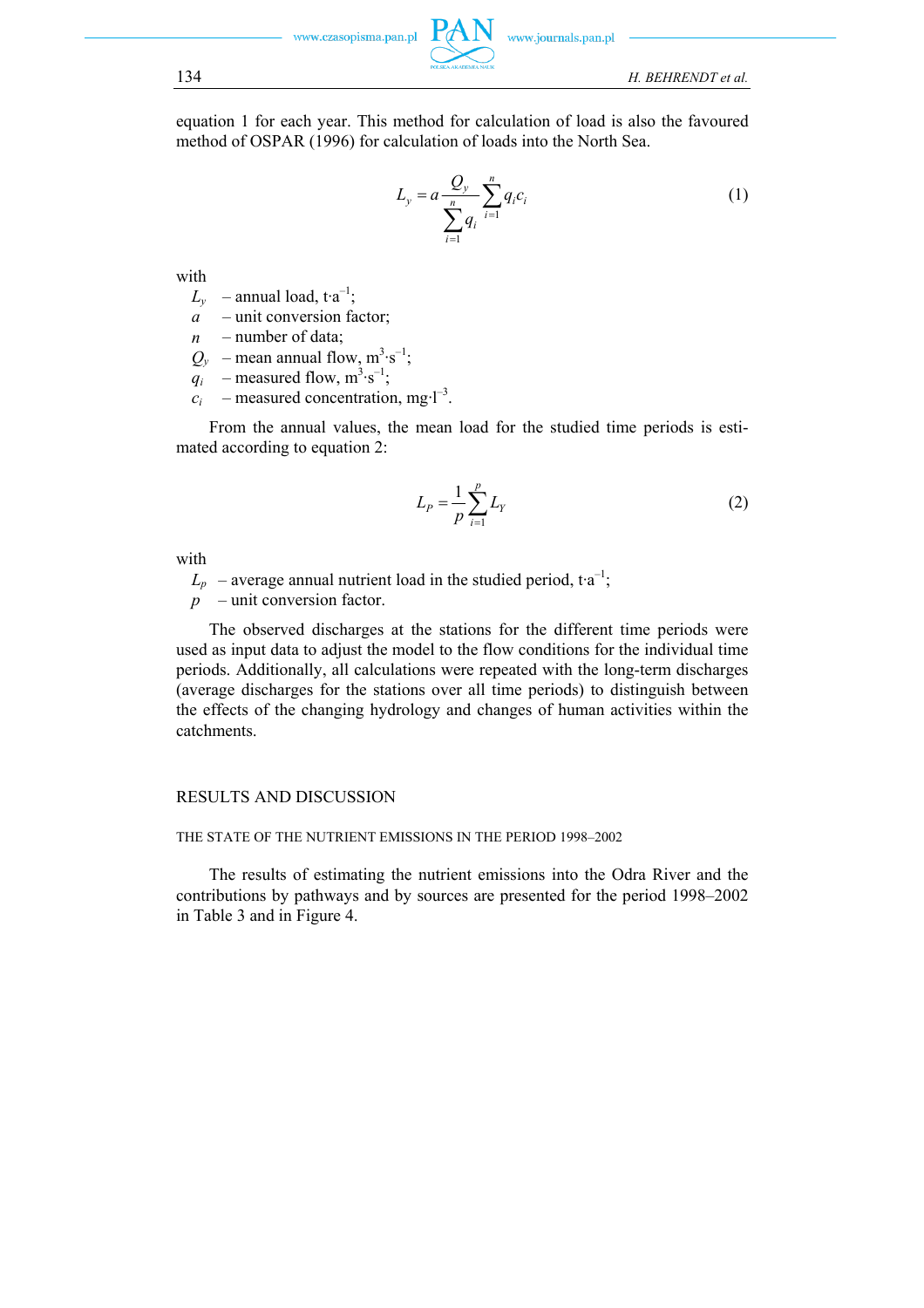w czasonisma nan n

| POUSE A AR ADEMIA NAUR                                                  |     |
|-------------------------------------------------------------------------|-----|
| Changes of the nutrient loads of the Odra River during the last century | 135 |

|            |                    | $E_{\text{deposition}}$ | E <sub>surface</sub><br>runoff | $E_{tile}$<br>drainage | $E_{\rm erosion}$ | $E_{ground}$<br>water | $E$ <sub>urban</sub> areas | $E_{\text{point}}$<br>discharges | Sum    |
|------------|--------------------|-------------------------|--------------------------------|------------------------|-------------------|-----------------------|----------------------------|----------------------------------|--------|
| Phosphorus | t $P\cdot v^{-1}$  | 44                      | 114                            | 147                    | 1517              | 907                   | 3 1 9 0                    | 140                              | 7059   |
|            | $\%$               | 0.6                     | .6                             | 2.1                    | 21.5              | 12.8                  | 45.2                       | 16.2                             | 100.0  |
| Nitrogen   | t $N \cdot v^{-1}$ | 1 500                   | 5 5 0 0                        | 17 900                 | 2 1 0 0           | 27 900                | 22 600                     | 6 200                            | 83 700 |
|            | $\%$               | 1.8                     | 6.6                            | 21.4                   | 2.5               | 33.3                  | 27.0                       | 7.4                              | 100.0  |

**Table 3.** Nutrient emissions by point and diffuse sources into the Odra basin in the period 1998–2002

 $E_{\text{denosition}}$  – nutrient emissions via atmospheric deposition,  $E_{\text{surface number}}$  from surface runoff,  $E_{\text{tile number}}$  nutrient emissions via tile drainage, E<sub>erosion</sub>– nutrient emissions by erosion, E<sub>groundwater</sub>– nutrient emissions via groundwater, Eurban areas– nutrient emissions from urban areas, Epoint discharges– nutrient emissions from point sources.



Fig. 4. Nutrient inputs from sources of human activities for the total Odra basin in the time period 1998–2002

Nitrogen emissions into the river basin of the Odra were about 83.7 kt $a^{-1}$  in the period 1998–2002. As the main sources of nitrogen emissions, point sources (27%), groundwater (33%), and tile drainage (21%) were identified. The contribution of the remaining pathways to the total nitrogen emission is only about 19%. From the total nitrogen emissions within the Odra basin 79% have been addressed to Poland, 14% to the Czech Republic, and 7% to Germany.

The total phosphorus emissions into the Odra river basin were about 7.1 kt $a^{-1}$ in the period 1998–2002. Point discharges are the dominant pathway for phosphorus inputs into the river system of the Odra. This pathway represents about 45% of the total P emission. Erosion (21%) and urban areas (16%) are the main diffuse P sources in the Odra basin. The remaining pathways contributes together only to about 17% of the total P emissions. The Polish part of the Odra basin generates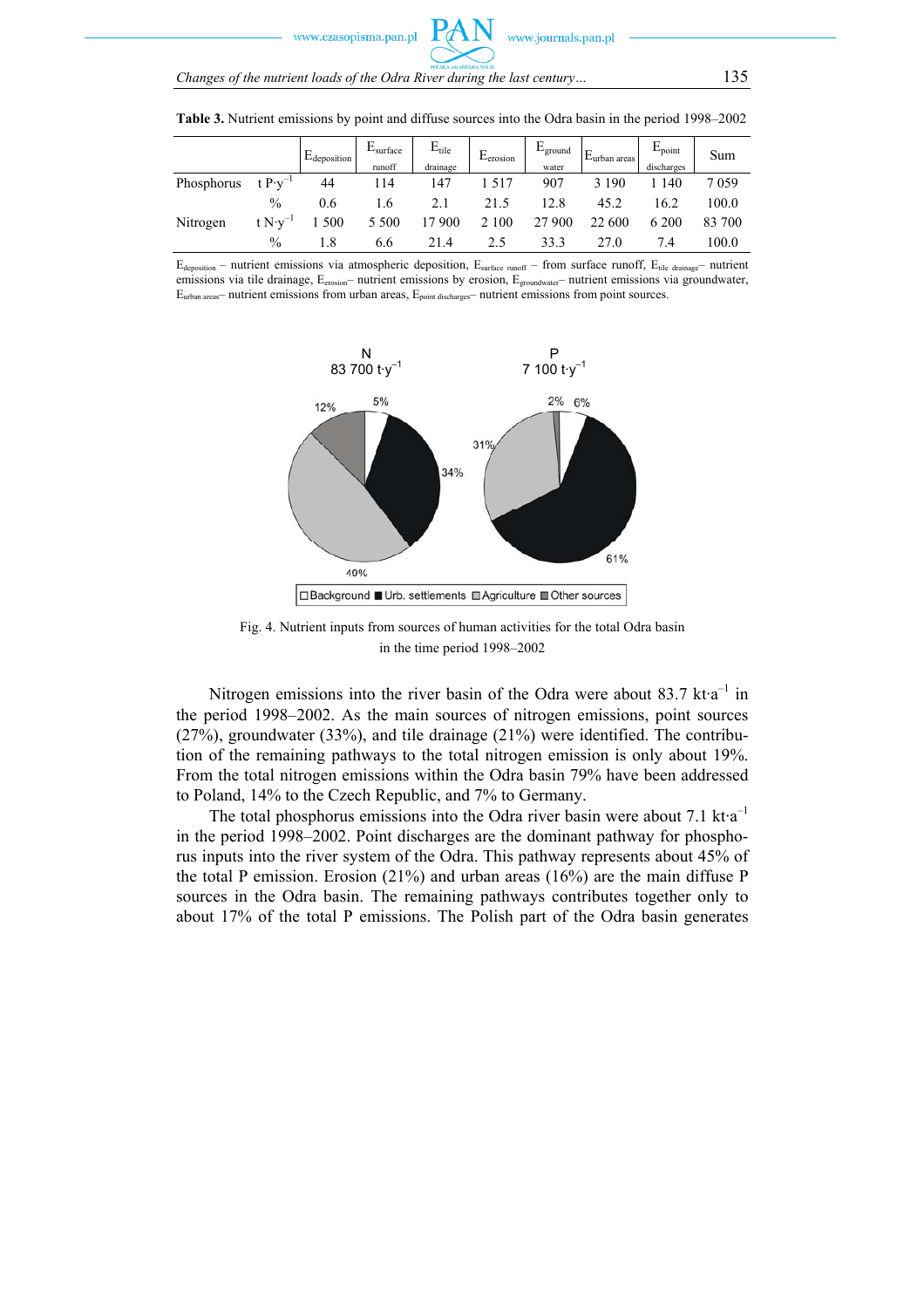84% of the P emissions. A percentage of 11% and 5% of the P emissions is attributed to the Czech and German parts of the Odra basin, respectively.

If the natural background is calculated and the nutrient emissions are classified according to the ranges of human activities the portion of these activities at the total nutrient emissions can be calculated. This is shown in Figure 4.

It was found for the total Odra that between 5 and 6% of the present total nutrient emissions are only due to natural background. Whereas the agricultural activities (48%) are the dominant source for nitrogen followed by the point and diffuse discharges from urban settlements (34%) the phosphorus emissions of point and diffuse sources from urban settlements are responsible for 61% of the total emissions and agriculture for 31%. For nitrogen the other diffuse emissions are not to neglect. This is the nitrogen emissions which would occur, if only the present NOx-deposition to the land and the surface waters would be the source for nitrogen emissions into the surface waters within the total area of the river system. The share of this source is 12%.

Applying the retention functions of MONERIS for nitrogen and phosphorus, the loads within the sub-catchments of the Odra basin could be calculated and compared with the loads observed at 39 monitoring stations.

It was found that the mean deviation between the calculated and observed nitrogen loads was 27% for dissolved inorganic and total nitrogen. For phosphorus a mean deviation between calculated and observed loads of 21% was estimated for the 39 stations. The deviations between calculated and observed loads are in the same range as for other investigated river systems (BEHRENDT *et al*., 2003; SCHREIBER *et al*., 2005b).

The nutrient emissions into the river system of Odra are not unique. The spatial subdivision of the modelling into 484 sub-catchments allows the identification of areas where the pressures of nutrient emissions from different sources are higher or lower in comparison to the total average. This is shown in the Figures 5 for the regional distribution of total specific nitrogen and phosphorus emissions within the total Odra basin.

With exception of the sub-catchments which include large cities (e.g. Katowice, Wrocław, Łódź, Poznań and Szczecin) the total specific nitrogen emissions are the highest in the areas of consolidated rocks and in the central part of the Warta where the share of tiled drained areas is the highest. For both areas it is characteristically that the retention of nitrogen, mostly by denitirifcation is reduced, but this is due partly to natural conditions in the consolidated rock region and by human activities for the tile drained areas.

The regional distribution of the total phosphorus emission is characterized by very high levels for the subcatchments where discharges occur from WWTP and diffuse emissions from urban areas. For the rest of the Odra basin the total P emissions are in general clearly below 1 kg $\cdot$ ha<sup>-1</sup> $\cdot$ y<sup>-1</sup>.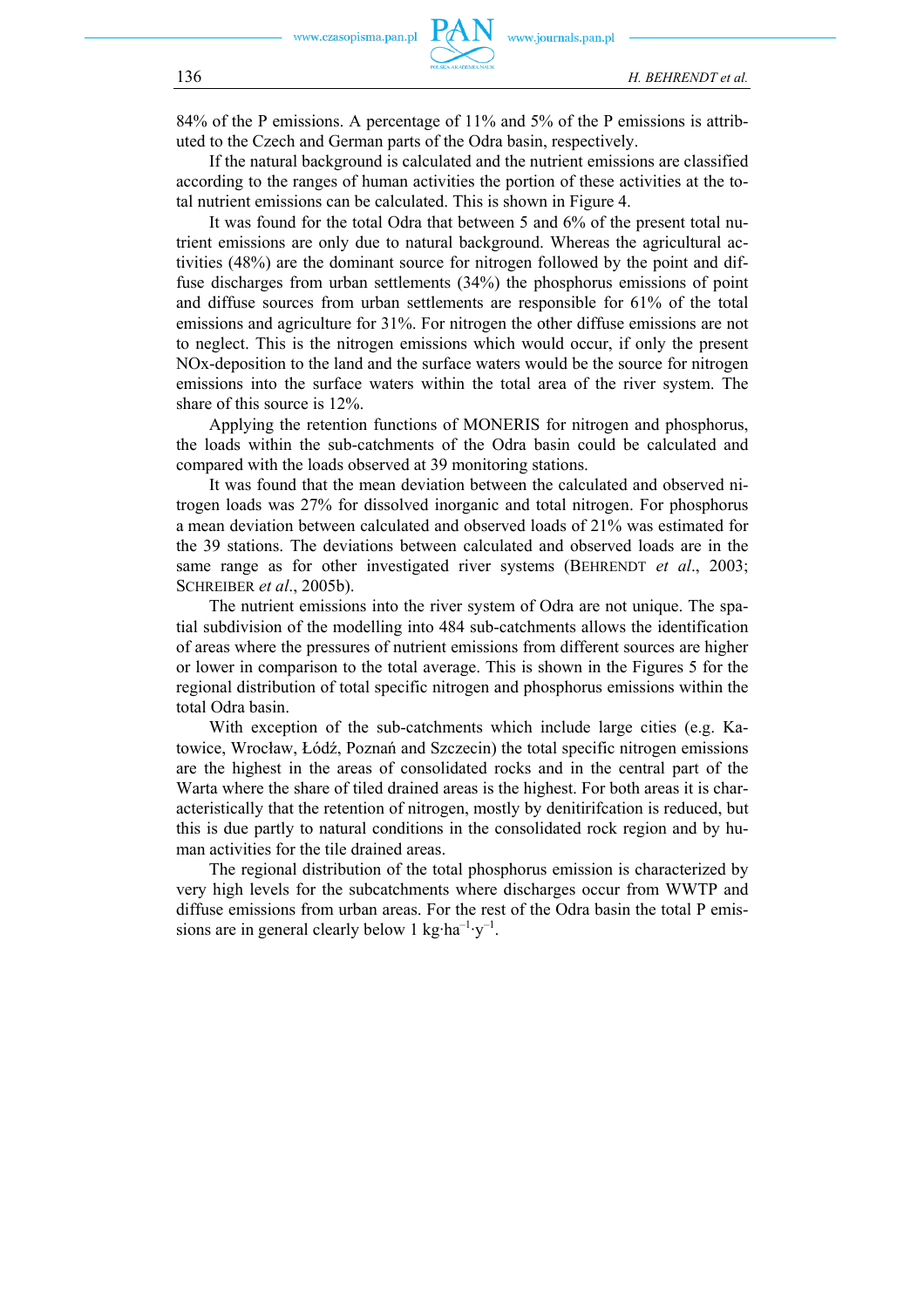www.journals.pan.pl

*Changes of the nutrient loads of the Odra River during the last century…* 137



Fig. 5. Regional distribution of the total nitrogen (left) and phosphorus (right) emissions within the Odra basin in the time period 1998–2002

CHANGES OF NUTRIENT EMISSIONS FROM POINT SOURCES

In contrast to former studies one target of this study was the attempt to reconstruct the load situation in the Odra for former time periods. For this attempt the database was enlarged with regard to changes of the nutrient pollution (e.g. nitrogen surplus and phosphorus accumulation on agricultural land; tile drained areas; connection of population to sewers and waste water treatment plants, efficiency of WWTP in the past). The successful reconstruction of the historical changes of nutrient loads is an important precondition for an application of the model for the estimation of the nutrient loads depending on possible measure to reduce the emissions and loads.

Figure 6 gives a summarised overview on the temporal variation of the nutrient emissions into the Odra River system from individual pathways. For both nutrients the point source emissions increased from 1955 to 1990 by a factor of about 3.6 (N) and 8.6 (P), respectively, and then decreased especially in the last 10 years.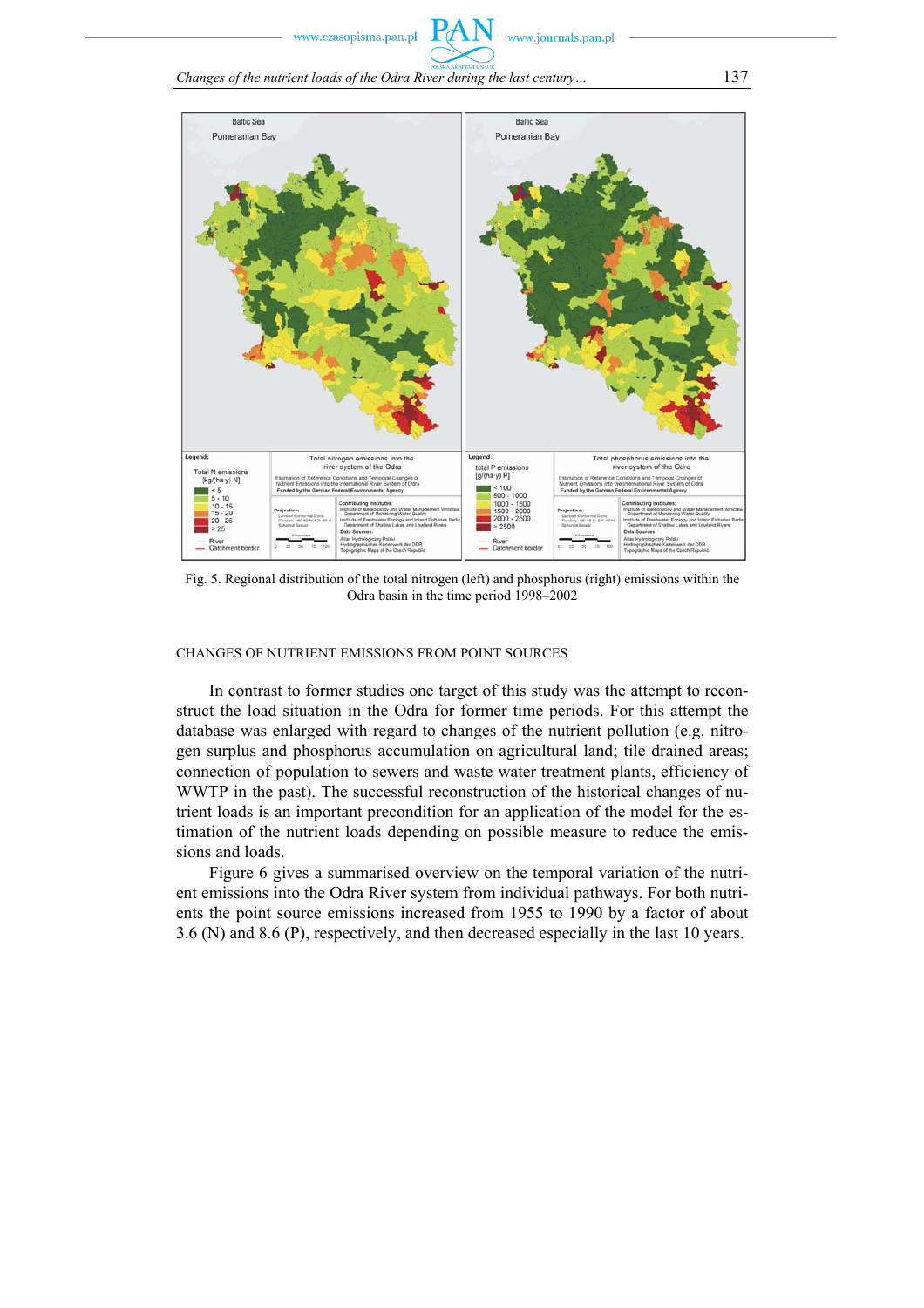www.journals.pan.pl

138 *H. BEHRENDT et al.*



Fig. 6. Long term changes of the nitrogen (a) and phosphorus (b) emissions by pathways into the Odra River system upstream of the monitoring station Krajnik Dolny

The cause is for both nutrients the improvement of nutrient elimination in the WWTPs, but for phosphorus it is additional to take into account that the P used in detergents is practically reduced to zero in Germany and to a half in Poland and Czech Republic. The present P point source discharges are about 65% lower as in 1990 but still 200% higher than in 1955.

Changes of the N point sources discharges in the Odra River Basin are mainly effected by the construction of sewer systems and the increasing removal efficiency in the recent years. The present N point source discharges decreased by about 30%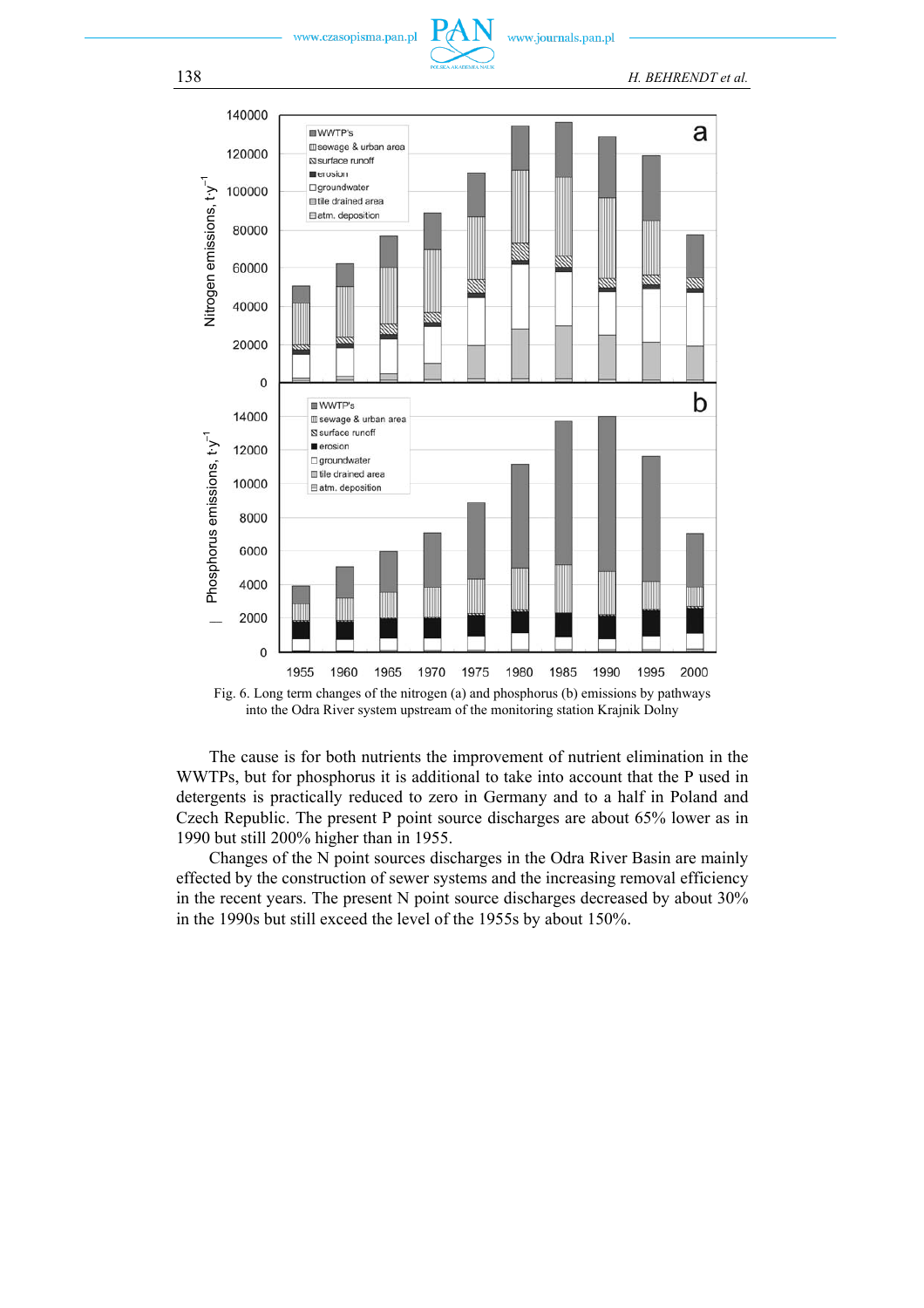

#### CHANGES OF NUTRIENT EMISSIONS FROM DIFFUSE SOURCES

According to Figure 6 the nitrogen emissions from diffuse sources have increased from the 1955s to the 1980s by a factor of 3. In the 1990s this pollution was decreasing but in the last three time periods the diffuse N emissions are nearly constant. The reason for this behaviour is on the one hand the different discharges in these time periods (see Figure 7) and the long residence times in the groundwater (see BEHRENDT and DANNOWSKI, 2005). The present emissions by diffuse N-sources are about 24% below the maximum (1980) but about 133% higher than in the 1955s.



Fig. 7. Long term changes of the calculated and observed loads of dissolved inorganic nitrogen and total phosphorus for the Odra River at the station Krajnik Dolny

Compared to nitrogen the phosphorus emissions from diffuse sources were relatively constant. If the uncertainties in the database are taken into account the present level of P emissions into the Odra River system from diffuse sources is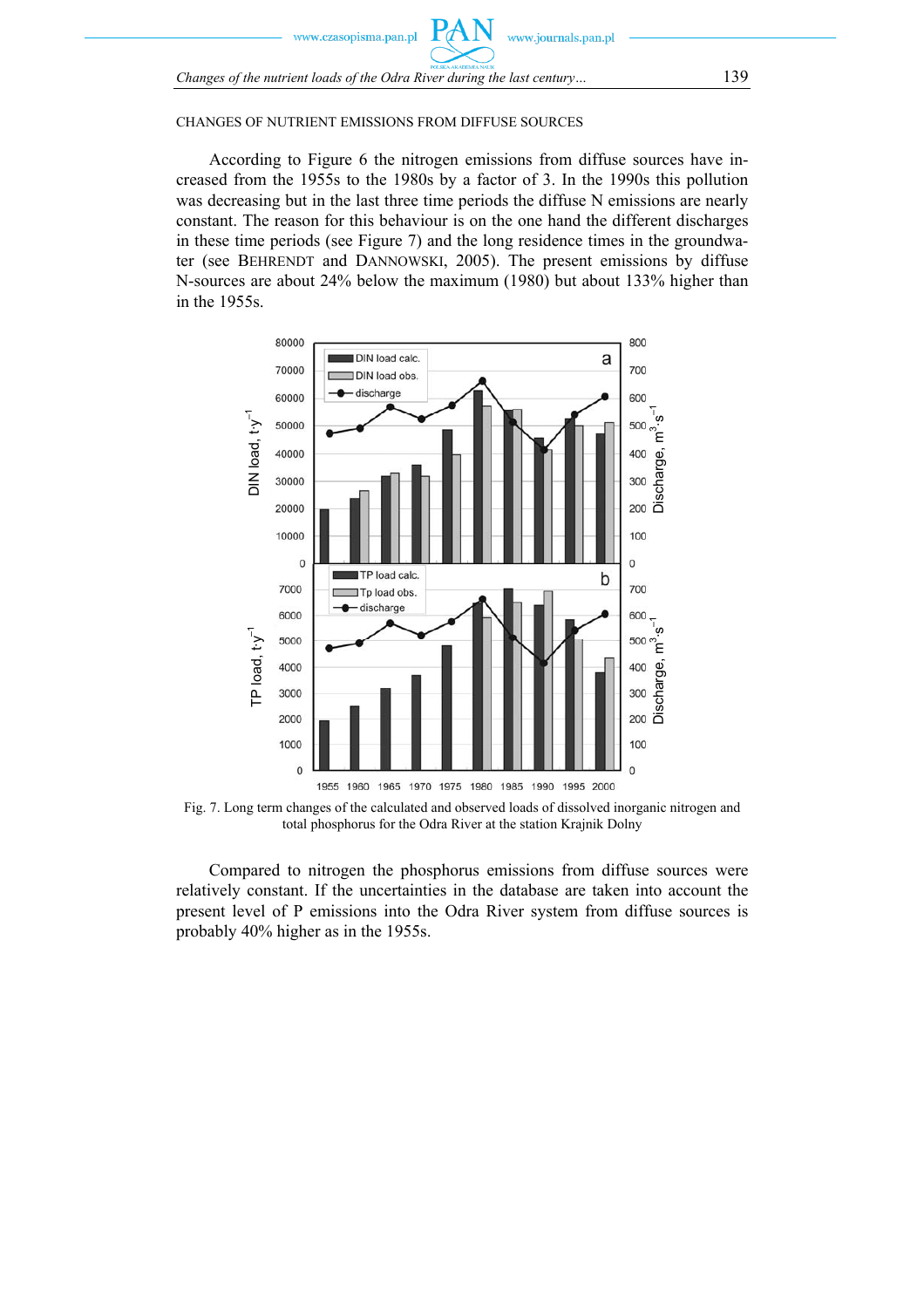zasonisma nan nl



#### CHANGES OF TOTAL NUTRIENT EMISSIONS INTO THE ODRA RIVER

The maximum of total emissions for the river system of Odra occurred in 1980 for nitrogen with 106 000 t $v^{-1}$  and in 1990 for phosphorus with 14 000 t $v^{-1}$  (see Fig. 6 – showing the trend of nutrient emissions for the Odra upstream of the station Krajnik Dolny). According to Figure 6 total emissions from 1955 to the maximum increased by a factor of 2.5 (P) and 1.8 (N). Compared to the maximum the reduction of the total emissions in the 1990s is 21% for nitrogen and 50% for phosphorus. The present level of the total nutrient emissions is about 78% (P) and 120% (N) higher than in the 1955s.

The changes of the total nutrient emissions into the Odra River system are the result of large changes of the share of the individual pathways in the total emissions (Fig. 6). In the 1955s the nitrogen emissions from groundwater (33%) were the dominant pathways followed by point sources (24%) and urban areas (24%). During the maximum emission period the emissions from tile drained areas and point discharges increased to about (27%) whereas the share of groundwater and urban areas decreased to 27 and 9%, respectively. The present situation is characterized once more by a dominance of emissions from groundwater (33%) followed by the emissions from point discharges (27%) and tile drained areas (21%). The contribution of N emissions from atmospheric deposition direct to surface waters, surface runoff and erosion are of minor importance for all time periods.

For phosphorus the dominant pathway in the 1955s was the point source discharges (27%) followed by the emissions from urban areas (27%) and erosion (25%). In the late 1980s the total P emissions were dominated to 66% from point discharges, and the portion of erosion and urban areas was reduced to 10% and 19%, respectively. In the last investigated time period the point sources remained the major pathway (45%) but due to the large reduction of point discharges the portion of erosion has increased to 22%. Also for phosphorus the contribution of the other pathways (groundwater, tile drainage, atmospheric deposition) is of minor importance for the whole investigated time period.

#### CHANGES OF NUTRIENT LOADS INTO THE ODRA RIVER

The Figure 7 shows the results of the reconstruction of the nutrient loads for the Odra station at Krajnik Dolny (corresponding to Schwedt for the German site). For this station observed loads of dissolved inorganic nitrogen (DIN) and total phosphorus were also available back to the 1960 and 1980, respectively. Therefore the calculated and observed loads can be compared for 5 (P) and 7 (N) different time periods. The figure illustrates that the model is able to calculate the changes of the nutrient loads in the past. The estimated model efficiency according to NASH and SUTCLIFFE (1970) was 0.96 for phosphorus and 0.86 for dissolved inorganic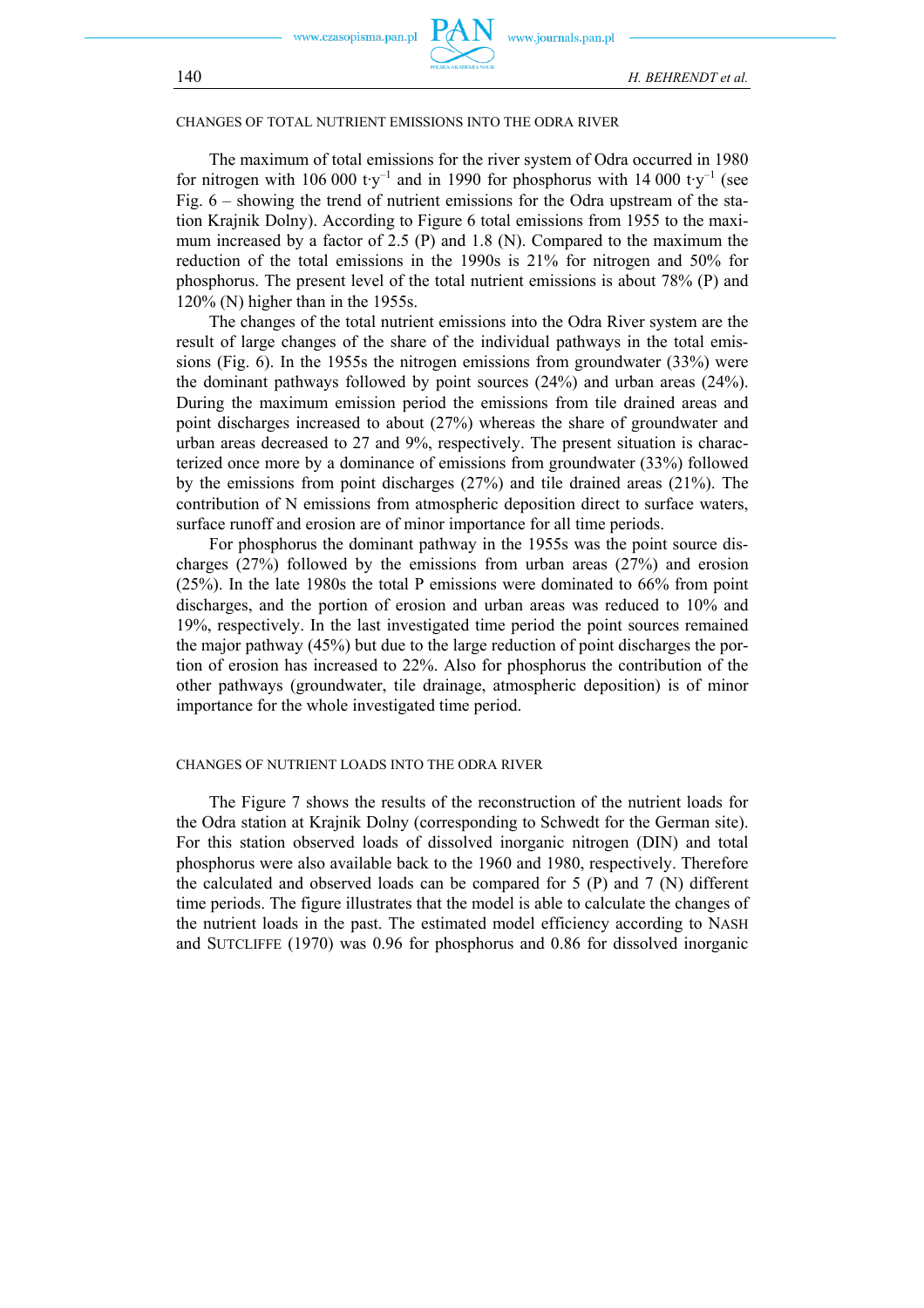czasopisma.pan.pl

*Changes of the nutrient loads of the Odra River during the last century…* 141

nitrogen (DIN). This corresponds to a deviation between calculated and observed loads of 12% (P), 15% (DIN).

It was found that a substantial reduction of the load of total phosphorus (40% compared to the time period 1985) was already reached. This is mainly due to the total or partial replacement of phosphorus used in detergents as well as the increasing efficiency of the P-elimination in WWTP's. These measures are the reason that P-discharges from point sources and urban areas were reduced to about 55% compared to the maximum level around 1990. On the other hand the agricultural sources of phosphorus emissions vary with the runoff. Therefore the P-emissions from agricultural sources were in the time period 1998–2002 about 11% higher than in the mid of 1980s.

For nitrogen the calculated and the observed loads do not show a clear trend of reduction. This is due to two different tendencies. On the one hand the point and diffuse nitrogen emissions form urban settlements were decreasing but to a minor extent than for phosphorus (reduction: 30% since mid of 1985s). The agricultural sources are also decreased but only by about 22% and strongly dependent on runoff conditions. This is surprising because the N surplus in agriculture showed a substantial decrease. The reasons for this phenomenon are the long residence times of water in the unsaturated zone and in the groundwater (on average about 25 years). That means that a certain part of the estimated agricultural nitrogen emissions in the period 1998–2002 is due to agricultural practices in the seventies and eighties.

#### **CONCLUSIONS**

The emissions and loads of nitrogen in the Odra basin in the period 1998– –2002 are low in comparison to other river systems in Central Europe, which is mainly due to the high portion of the unconsolidated rock region in the total catchment area of the Odra. The same can be concluded for the diffuse P emissions in the Odra basin, whereas the level of point source emissions into the Odra is also now higher than in other rivers in Central Europe in the same time period (SCHREI-BER *et al*., 2005a).

If the results of our analysis are compared with the assumptions of HUMBORG *et al.* (2000) it can be clearly shown that the long term changes of the nutrient loads were much lower. An increase of these loads from the 1950s to the 1990s by a factor of 7 (P) and 10 (N) seems is very unrealistically. This can be shown by the model results and the observed loads. From this it can be concluded that very simple assumptions on the interrelation between one driving force – HUMBORG *et al.* (2000) assumed that the changes of nutrient loads are proportional to the application of mineral fertilizers - and the nutrient loads in river systems are not able to describe the changes of the load in the past. For such studies an analysis of all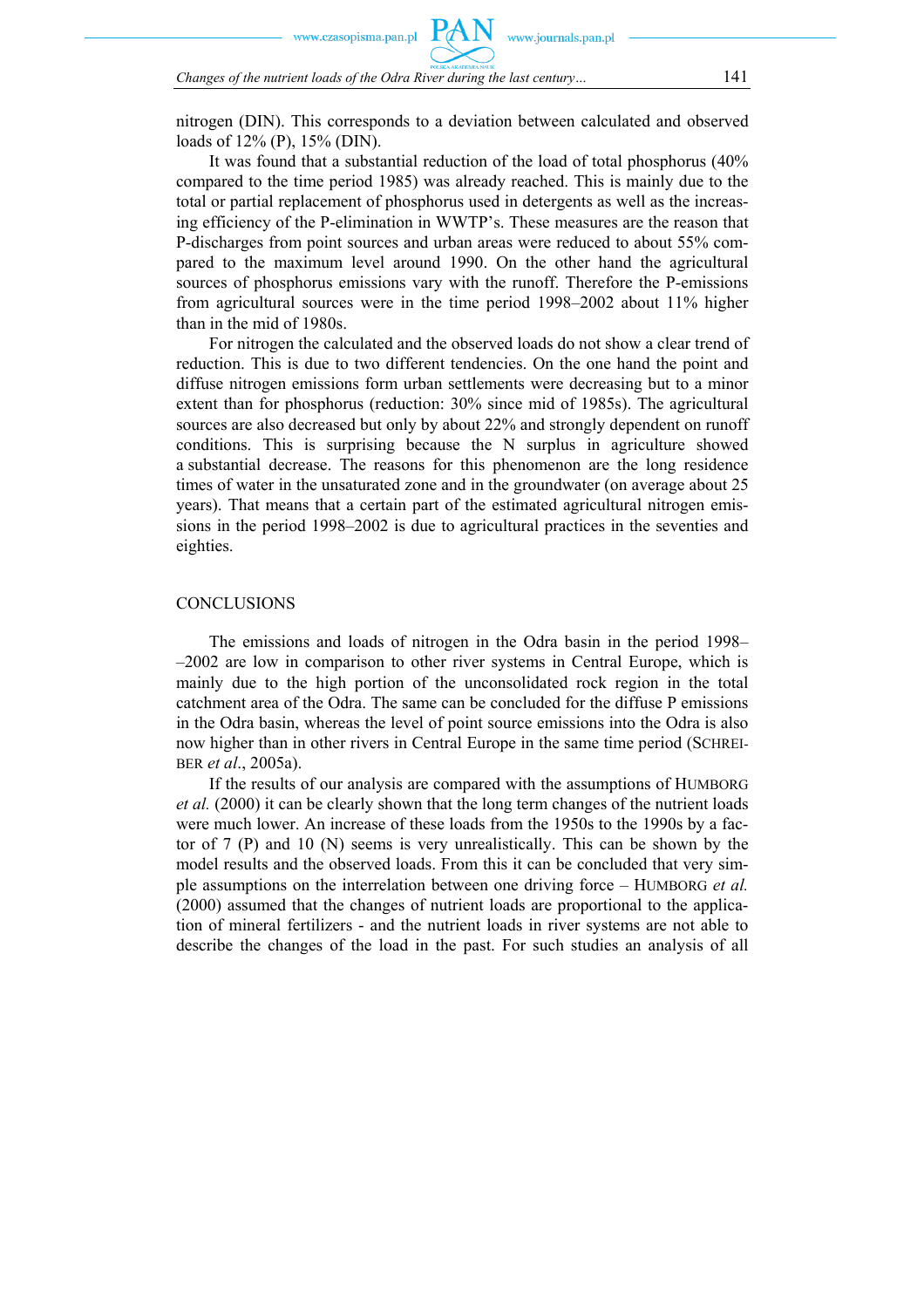zasopisma.pan.pl



sources of nutrient emissions into the river system and the retention in the surface waters is necessary.

The comparison of the long term trend of the nutrient emissions and loads of Odra and Danube (BEHRENDT *et al*., 2005) shows some similarities which can be described by the following:

- − The changes of the nutrient emissions and loads are much larger than changes of simple indicators of human activities as population and land use (e.g. agricultural area).
- − The changes of nutrient emissions and loads are mostly related to intensities of human activities as P-emissions per inhabitant before and after waste water treatment and nitrogen surplus in agriculture.
- − The response of both river systems in relation to changes of P-emissions is fast due to the dominance of discharges from urban settlements in the past. These degree of the changes was in the last 10 years so strong that the P-loads (observed and calculated shows a clear decrease.
- − The changes of the N-emissions were lower than for phosphorus. Due to this fact and the dominance of diffuse sources the decrease of the nitrogen load is in the range of the hydrological variations. Therefore an increase and decrease of the loads could be observed depending on the runoff conditions in the different periods.
- − For river systems in Central and Eastern Europe the period 1988 to 1992 was characterised by low discharges. For following periods a slight increase of the nitrogen loads could be observed, because the increase in the runoff of the rivers was larger than the decrease of the emissions from human activities.

The results of the study show that the model MONERIS can be applied for the calculation of changing nutrient emissions and loads in the Odra with a spatial resolution which corresponds to the demand according the Water Framework Directive. Therefore as a next step the calculation of scenarios based on the demand for the implementation of the management plan seems to be possible. For this task the spatial resolution should be for the total Odra adapted to the official subdivision as already done in this study for the subcatchment of the Nysa Łużycka. Further the database according the smaller waste water treatment plants and the population connected to sewerage and WWTP as well as the situation regarding the existing sewer systems (combined and separate) should be increased. With regard to the calculation of the changes of ecological situation within the Szczecin Lagoon and the Baltic Sea the model results show that a reconstruction of historical changes is possible. But for the link to an ecosystem model of the Lagoon the temporal resolution for the nutrient loads have to be increased.

## **Acknowledgements**

We would like to thank the German Federal Environmental Agency for funding the project. Further it is important for us to thank all of the institutions which have supported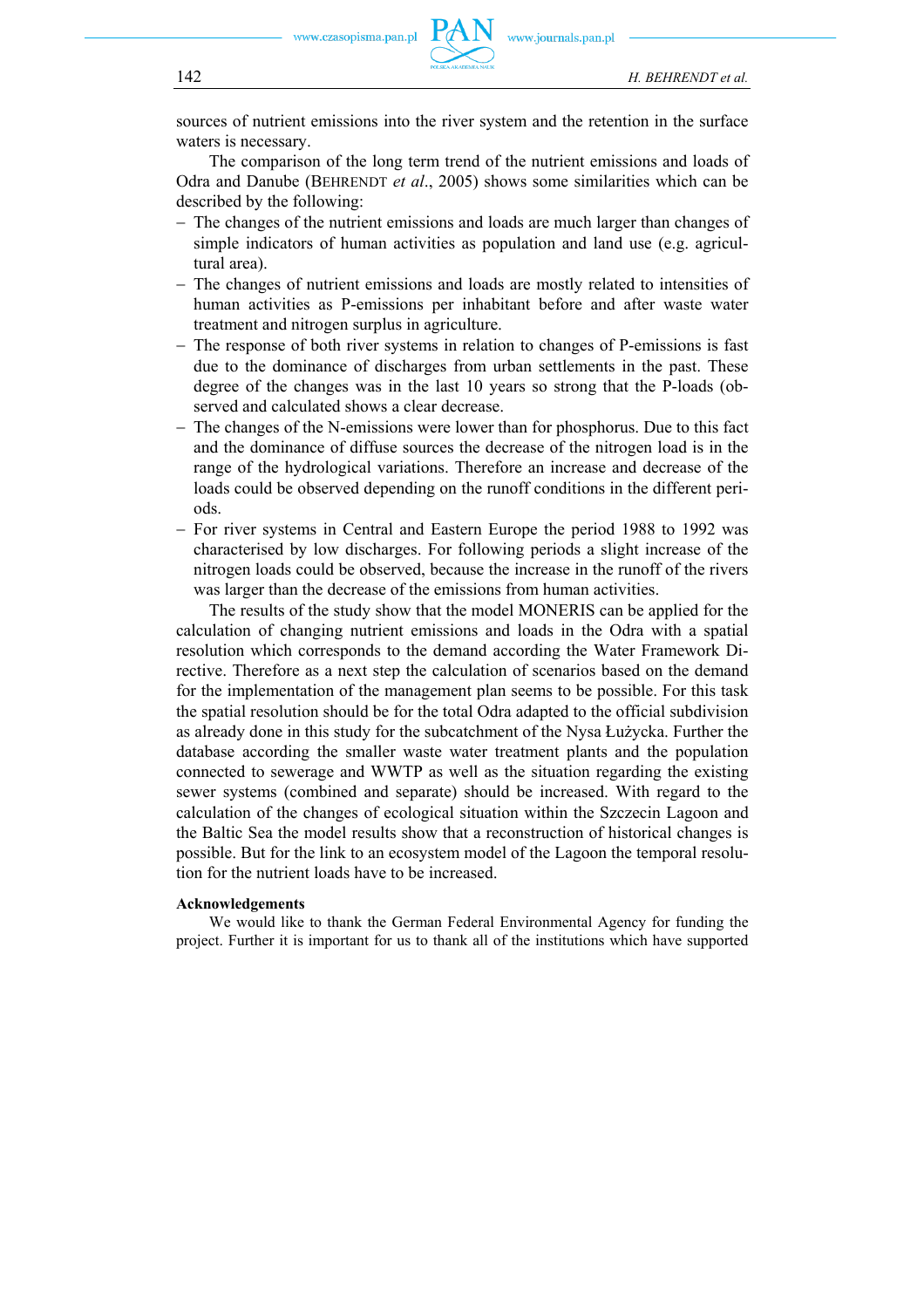*Changes of the nutrient loads of the Odra River during the last century…* 143

the project by supplying data and helpful discussions in the Czech Republic, Poland, and Germany.

## **REFERENCES**

- 1. BEHRENDT H., 1994. Phosphor- und Stickstoffeinträge über punktförmige Quellen. In: Regional differenzierter Stickstoff- und Phosphateintrag in Fließgewässer im Bereich der ehemaligen DDR unter besonderer Berücksichtigung des Lockergesteinsbereiches. Eds. W. Werner, H.-P. Wodsak. Agrarspektrum 22: 137–164.
- 2. BEHRENDT H., LEY M., KOROL R., STRONSKA-KEDZIA M., PAGENKOPF W., 1999. Point and diffuse nutrient emissions and transports in the Odra Basin and its main tributaries. Acta Hydrobiolgia et Hydrochimica 27: 274–281.
- 3. BEHRENDT H., Opitz D., 2000. Retention of nutrients in river systems: Dependence on specific runoff and hydraulic load. Hydrobiologia 410: 111–122.
- 4. BEHRENDT H., HUBER P., KORNMILCH M., OPITZ D., SCHMOLL O., SCHOLZ G., UEBE R., 2002. Estimation of the nutrient inputs into river basins – experiences from German rivers. Regional Environemental Changes 3: 107–117.
- 5. BEHRENDT H., BACH M., KUNKEL R., OPITZ D., PAGENKOPF W.-G., SCHOLZ G., WENDLAND F., 2003. Quantifizierung der Nährstoffeinträge der Flussgebiete Deutschlands auf der Grundlage eines harmonisierten Vorgehens. UBA-Texte 82/03: 201.
- 6. BEHRENDT H., 2004. EUROpean CATchments, catchment changes and their impact on the coast. WP4 of the EUROCAT project: 65.
- 7. BEHRENDT H., DANNOWSKI R., 2005. Nutrients and heavy metals in the Odra River system. Weißensee Verlag, Berlin: 353.
- 8. BEHRENDT H., SCHREIBER H., VAN GILS J., ZESSNER M., 2005. Point and diffuse nutrient emissions and loads in the transboundary Danube river basin. II. Long term changes. Arch. Hydrobiol. Suppl. 158 (Large Rivers 16): 221–247.
- 9. FAOSTAT, 2004: http://faostat.fao.org/site/526/default.aspx.
- 10. HUMBORG C., FENNEL K., PASTUSZAK M., FENNEL W., 2000. A box model approach for a long-term assessment of estuarine eutrophication, Szczecin Lagoon, southern Baltic. Journal of Marine Systems 25: 387–403.
- 11. NASH J.E., SUTCLIFFE J.V., 1970. River flow forecasting through conceptual models. Part 1. A discussion of principles. Journal of Hydrology 10: 282–290.
- 12. OECD, 1997. OECD national soil surface nutrient balances: 1985 to 1996. Explanatory notes. OECD Secretary, Paris: 16.
- 13. OSPAR (Oslo-Paris-Commission), 1996. Principles of the comprehensive study of riverine inputs and direct discharges (RID).
- 14. SCHMOLL O., 1998. Nährstoffeinträge aus kommunalen Kläranlagen in die Flussgebiete Deutschlands: Notwendigkeiten und Möglichkeiten ihrer weiteren Verminderung. Diplomarbeit, Technische Universität Berlin, Institut für Technischen Umweltschutz.
- 15. SCHREIBER H., BEHRENDT H., CONSTANTINESCU L.T., CVITANIC I., DRUMEA D., JABUCAR D., JURAN S., PATAKI B., SNISHKO S., ZESSNER M., 2005a. Nutrient emissions from diffuse and point sources into the River Danube and its main tributaries in the period 1998–2000. Results and problems. Water Science and Technology 51, 3–4: 283–290.
- 16. SCHREIBER H., BEHRENDT H., CONSTANTINESCU L.T., CVITANIC I., DRUMEA D., JABUCAR D., JURAN S., PATAKI B., SNISHKO S., ZESSNER M., 2005b. Point and diffuse nutrient emissions and loads in the transboundary Danube river basin – I. A modelling approach. Arch. Hydrobiol. Suppl. 158 (Large Rivers 16): 197–220.
- 17. TONDERSKI A., 1997. Control of nutrient fluxes in large river basins. Linköping Studies in Arts and Sciences: 157.